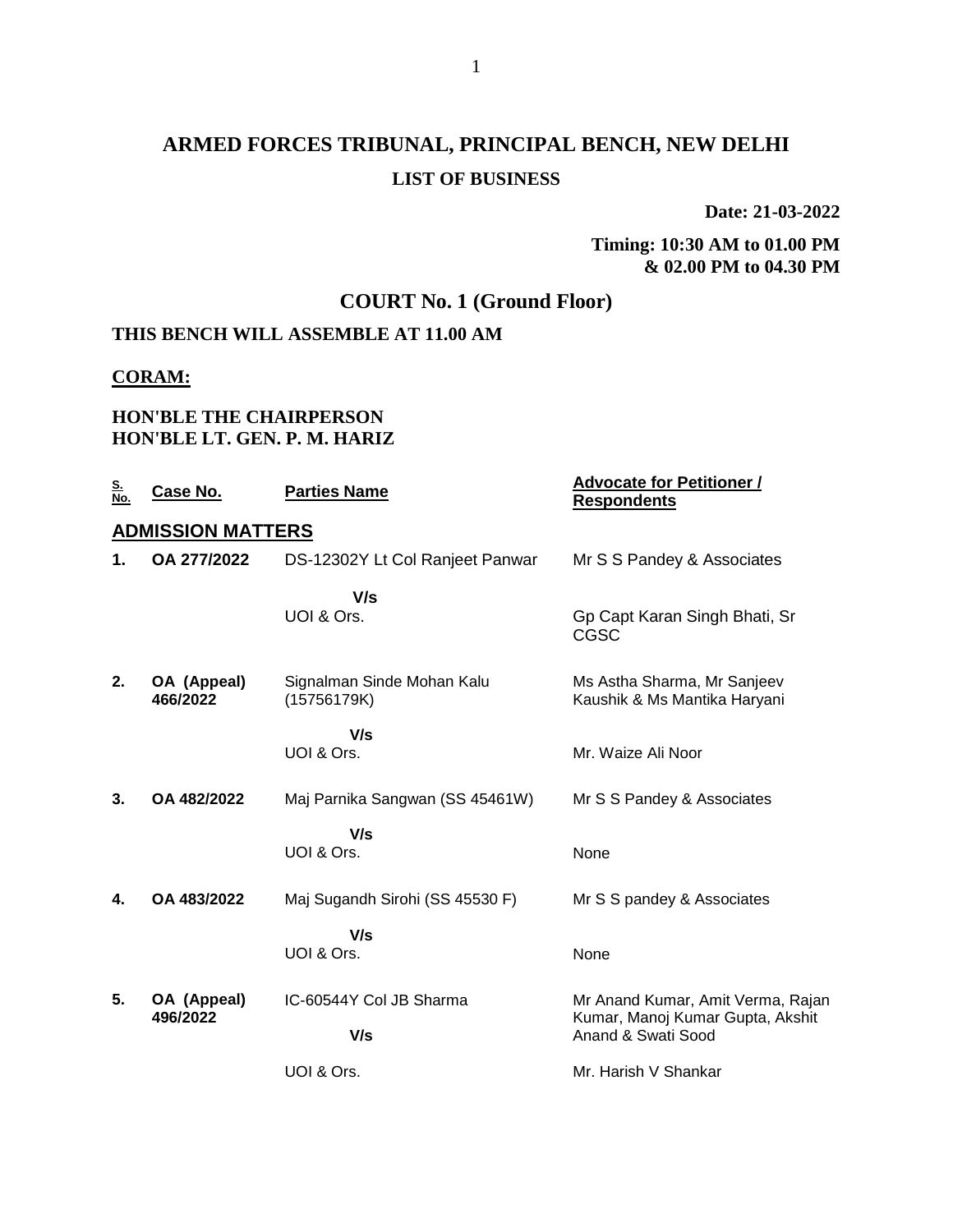| 6.          | OA 500/2022                        | Ex Naik Mahesh Singh Bhaduriya (No<br>16022292 W)         | Ms Archana Ramesh                              |
|-------------|------------------------------------|-----------------------------------------------------------|------------------------------------------------|
|             |                                    | V/s<br>UOI & Ors.                                         | None                                           |
| 7.          | OA 502/2022<br>with<br>MA 622/2022 | (Ex SSR /EMA (R) Ajay Solanki (P NO<br>249945-K) & Anr.   | Mr Ritesh Dhir & Pushkar Rai Garg              |
|             |                                    | V/s<br>UOI & Ors.                                         | None                                           |
| RAs         |                                    |                                                           |                                                |
| 8.          | <b>RA 9/2022</b><br>with           | L/Nk SHGD Manbir Singh (6385841F)                         | Mr Anand Kumar                                 |
|             | MA 620/2022<br>in<br>OA 53/2012    | V/s<br>UOI & Ors                                          | Mr. Avdhesh Kumar Singh                        |
|             | <b>PART HEARD</b>                  |                                                           |                                                |
| 9.          | OA 1338/2017                       | Nb Sub Muruganandam S                                     | Mr V S Kadian                                  |
|             |                                    | V/s<br>UOI & Ors.                                         | Ms Barkha Babbar                               |
|             | <b>Pleadings Not Complete</b>      |                                                           |                                                |
| 10.         | OA 1243/2020                       | No. 14942982L Sep Ankur Godara                            | Mr. Charan Singh & Mr. Rajkumar                |
|             |                                    | V/s<br>UOI & Ors.                                         | Mr. D K Sabat for R 1-4 & None for<br>$R-5$    |
| 11.         | OA 100/2021<br>with                | Sapper Dharmendra Singh (15582717 Ms Archana Ramesh<br>A) |                                                |
|             | MA 119/2021 &<br>2877/2021         | V/s<br>UOI & Ors.                                         | Mr S D Windlesh for R 1-3, None for<br>$R - 4$ |
| <b>WITH</b> |                                    |                                                           |                                                |
| 12.         | OA 224/2021<br>with                | Sapper Dileep Kumar Patel (Army No<br>15583582W)          | Ms Archana Ramesh                              |
|             | MA 264/2021                        | V/s<br>UOI & Ors.                                         | Mr. Ashok Chaitanya for R 1-3,<br>None for R-4 |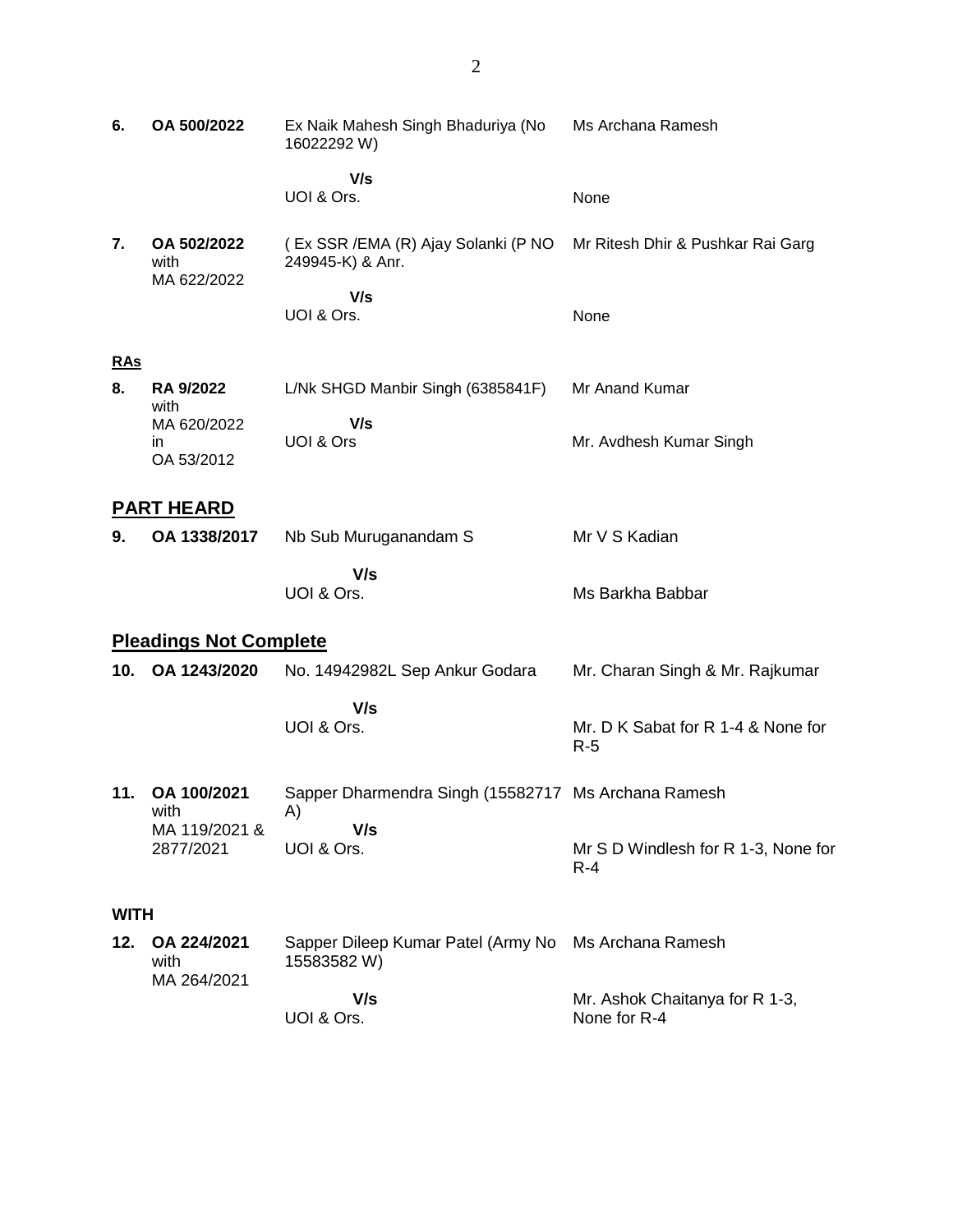| 13. | OA 2317/2021<br>with<br>MA 2423/2021 | Sqn Ldr Maheswar Tripathy (Retd)<br>(No 17958 S) & Ors.<br>V/s | Mr RK Tripathi                               |
|-----|--------------------------------------|----------------------------------------------------------------|----------------------------------------------|
|     |                                      | UOI & Ors.                                                     | Gp Capt Karan Singh Bhati Sr.<br><b>CGSC</b> |
| 14. | OA 2685/2021<br>with<br>MA 2839/2021 | Sub Abhay Kishore Dwivedi (Retd)<br>(JC 762182)                | Mr Manoj Kr Gupta                            |
|     |                                      | V/s                                                            |                                              |
|     |                                      | UOI & Ors.                                                     | Mr Arvind Kumar                              |
| 15. | OA 23/2022                           | Maj Vijay Kumar (DS 12450K)                                    | Mr Indra Sen Singh & Rahul Vyas              |
|     |                                      | V/s                                                            |                                              |
|     |                                      | UOI & Ors.                                                     | Gp Capt Karan Singh Bhati, Sr<br><b>CGSC</b> |
| 16. | OA 64/2022                           | Sgt Sujeet (No 784067)                                         | Mr Manoj Kr Gupta                            |
|     |                                      | V/s<br>UOI & Ors.                                              | Mr Rajesh Kumar Das                          |
|     | <b>FOR FINAL HEARING</b>             |                                                                |                                              |
| 17. | OA 1020/2017                         | Lt Col N Kanwar                                                | Mr. Anil Bakshi                              |
|     |                                      | V/s                                                            |                                              |
|     |                                      | UOI & Ors.                                                     | Dr Vijendra Singh Mahndiyan                  |
| 18. | OA 2068/2018                         | IC-50864A Col Sarvesh Sharma                                   | Mr. SS Pandey                                |
|     |                                      | V/s<br>UOI & Ors.                                              | None                                         |
|     |                                      |                                                                |                                              |
| 19. | TA 3/2019<br>WP(C)No.4341/           | Ex Hav/Sep Ashok Kumar Sharma<br>(No.13951078-K)               | Mr Indra Sen Singh (Amicus Curiae)           |
|     | 1999                                 |                                                                |                                              |
|     |                                      | V/s                                                            |                                              |
|     |                                      | UOI & Ors.                                                     | None                                         |
| 20. | OA 54/2020                           | Sub Baikuntha Barik (JC-762976Y)                               | Mr Ved Prakash                               |
|     |                                      | V/s<br>UOI & Ors.                                              | Mr. Avdhesh Kumar Singh                      |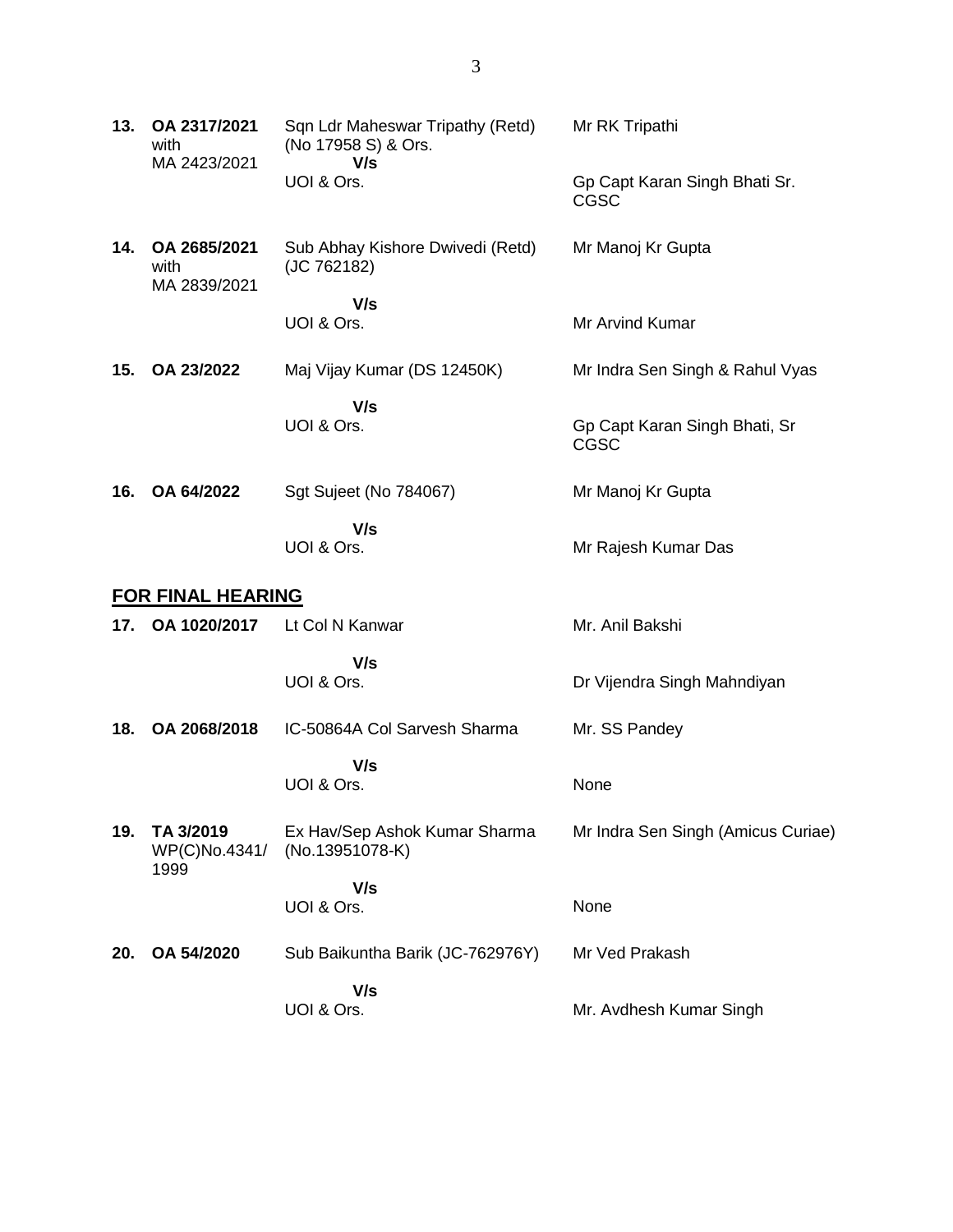**WITH**

| 21. OA 316/2020 | Sub Santosh Kumar Singh (JC<br>762973L) | Mr Ved Prakash       |
|-----------------|-----------------------------------------|----------------------|
|                 | V/s                                     |                      |
|                 | UOI & Ors.                              | Mr. Neeraj, Sr. CGSC |

#### **WITH**

| 22. OA 321/2020<br>with MA | JC-762978K Sub Lalit Mohan Singh<br><b>Bisht</b> | Mr. Ved Prakash   |
|----------------------------|--------------------------------------------------|-------------------|
| 401/2020                   | V/s                                              |                   |
| & MA 784/2021              | UOL& Ors.                                        | Mr. Prabodh Kumar |

#### **WITH**

| 23. OA 542/2020<br>with | Sub Priyadarshi Khuntia (JC 762975 Mr Ved Prakash<br>W) |              |
|-------------------------|---------------------------------------------------------|--------------|
| MA 2017/2020            | V/s<br>UOI & Ors.                                       | Mr J S Rawat |

- **24. OA 1038/2021** (IC-42765 H) Maj Gen John J **Mathews V/s** UOI & Ors. Mr Ankur Chhibber Mr Anil Gautam for R 1-4
- **25. OA 1438/2021** (WS 00967H) Maj S Eswari  **V/s** UOI & Ors. Mr S S Pandey & Associates Mr. Satya Ranjan Swain
- **26. OA 1883/2021** MR-04899X Maj Gen Rajiv Mohan **Gupta V/s** UOI & Ors. Mr S S Pandey & Associates Mr. Harish V Shankar

## **MATTERS FROM REGULAR LIST**

| 27. | OA 1291/2016       | Birg Jaswinder Singh Gulati | Mr. Rajiv Sharma & Monica Nagi                 |
|-----|--------------------|-----------------------------|------------------------------------------------|
|     |                    | V/s<br>UOI & Ors.           | Mr Harish V Shankar for R 1-3,<br>None for R-4 |
| 28. | OA 99/2017<br>with | Ex Sgt Udhojee Clk GD       | Mr. Ajai Bhalla                                |
|     | MA 86/2017         | V/s<br>UOI & Ors.           | Gp Capt Karan Singh Bhati, Sr<br>CGSC          |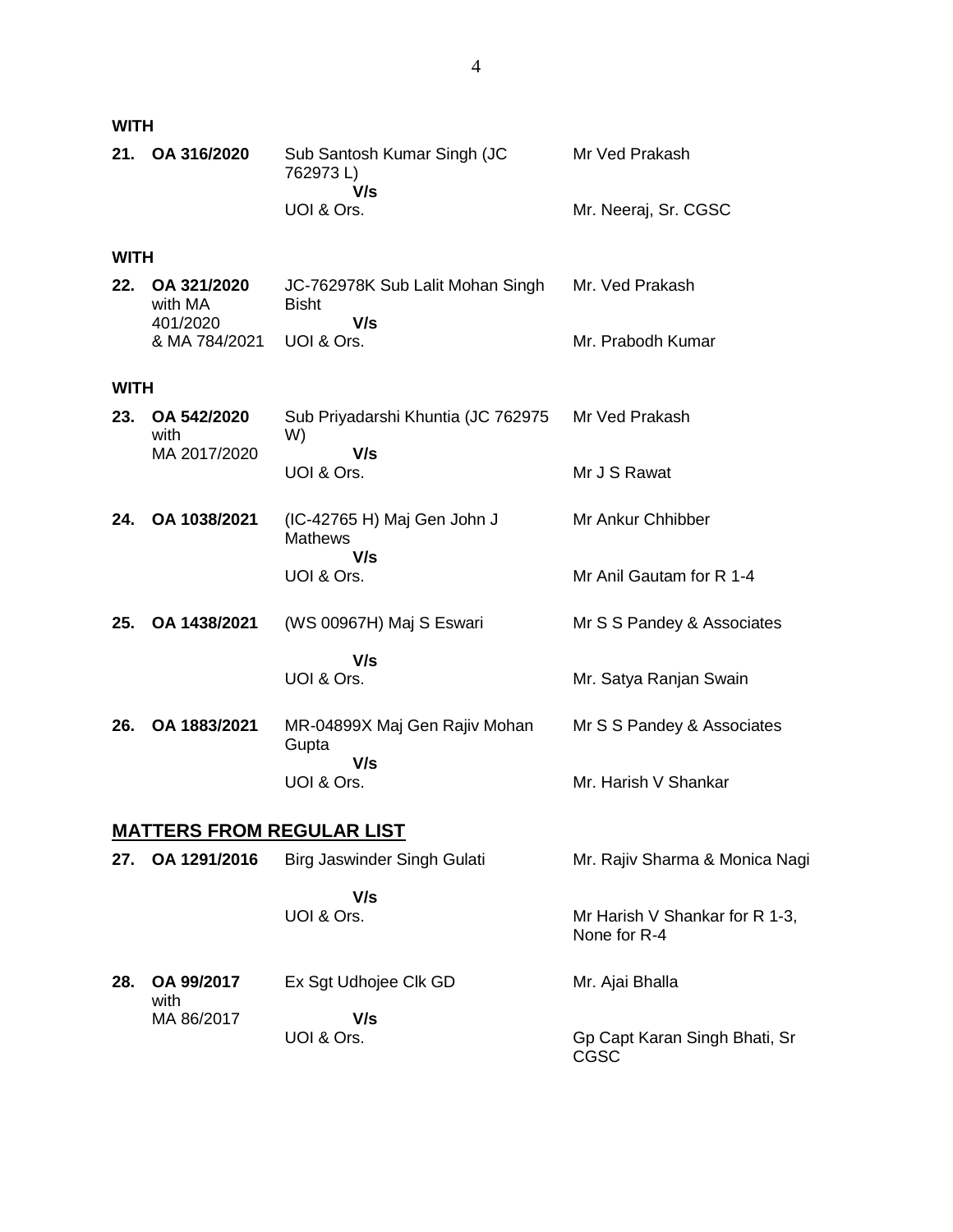| 29. | OA 1087/2017 | Lt Col Naveen Singh              | Mr. S S Pandey       |
|-----|--------------|----------------------------------|----------------------|
|     |              | V/s<br>UOI & Ors.                | Mr YP Singh          |
| 30. | OA 1134/2017 | NC (E) Pradeep Kumar S/Wala      | Mr. J R Rana         |
|     |              | V/s<br>UOI & Ors.                | Mr. Ashok Chaitanya  |
| 31. | OA 1643/2017 | Ex Cpl Happy Singh (No 927989-S) | Mr Ajit Kakkar       |
|     |              | V/s<br>UOI & Ors.                | Mr. Harish V Shankar |

## **THIS MATTER SHALL BE TAKEN THROUGH VIRTUAL HEARING**

#### **Link for Virtual Hearing Court No. 1:**

**[https://teams.microsoft.com/l/meetup](https://teams.microsoft.com/l/meetup-join/19%3ameeting_NzYzMWI5OGUtZDVjNC00YTg3LWI1YWItYWZlY2NkMjE4MDli%40thread.v2/0?context=%7b%22Tid%22%3a%22fc4c6c05-6869-467f-a6f3-f24992686fb3%22%2c%22Oid%22%3a%2202997333-9a59-4ac9-b7cf-205d2fa1df55%22%7d)[join/19%3ameeting\\_NzYzMWI5OGUtZDVjNC00YTg3LWI1YWItYWZlY2NkMjE4MDli](https://teams.microsoft.com/l/meetup-join/19%3ameeting_NzYzMWI5OGUtZDVjNC00YTg3LWI1YWItYWZlY2NkMjE4MDli%40thread.v2/0?context=%7b%22Tid%22%3a%22fc4c6c05-6869-467f-a6f3-f24992686fb3%22%2c%22Oid%22%3a%2202997333-9a59-4ac9-b7cf-205d2fa1df55%22%7d) [%40thread.v2/0?context=%7b%22Tid%22%3a%22fc4c6c05-6869-467f-a6f3](https://teams.microsoft.com/l/meetup-join/19%3ameeting_NzYzMWI5OGUtZDVjNC00YTg3LWI1YWItYWZlY2NkMjE4MDli%40thread.v2/0?context=%7b%22Tid%22%3a%22fc4c6c05-6869-467f-a6f3-f24992686fb3%22%2c%22Oid%22%3a%2202997333-9a59-4ac9-b7cf-205d2fa1df55%22%7d) [f24992686fb3%22%2c%22Oid%22%3a%2202997333-9a59-4ac9-b7cf-](https://teams.microsoft.com/l/meetup-join/19%3ameeting_NzYzMWI5OGUtZDVjNC00YTg3LWI1YWItYWZlY2NkMjE4MDli%40thread.v2/0?context=%7b%22Tid%22%3a%22fc4c6c05-6869-467f-a6f3-f24992686fb3%22%2c%22Oid%22%3a%2202997333-9a59-4ac9-b7cf-205d2fa1df55%22%7d)[205d2fa1df55%22%7d](https://teams.microsoft.com/l/meetup-join/19%3ameeting_NzYzMWI5OGUtZDVjNC00YTg3LWI1YWItYWZlY2NkMjE4MDli%40thread.v2/0?context=%7b%22Tid%22%3a%22fc4c6c05-6869-467f-a6f3-f24992686fb3%22%2c%22Oid%22%3a%2202997333-9a59-4ac9-b7cf-205d2fa1df55%22%7d)**

## **For Orders – At 2.00 PM**

| /2022          | Vijendra Kumar Ex EMP I No        | Mr Sushil Balwada & Kaushal Yadav |
|----------------|-----------------------------------|-----------------------------------|
| in MA<br>/2022 | 229303W through Pairokar/brother- |                                   |
| (Dy No         | in-law Mukesh Kumar               |                                   |
| 1080/2022)     | V/s                               | None                              |
| in OA 53/2018  | UOI & Ors.                        |                                   |
| (RB, Mumbai)   |                                   |                                   |
|                | 32. MA                            |                                   |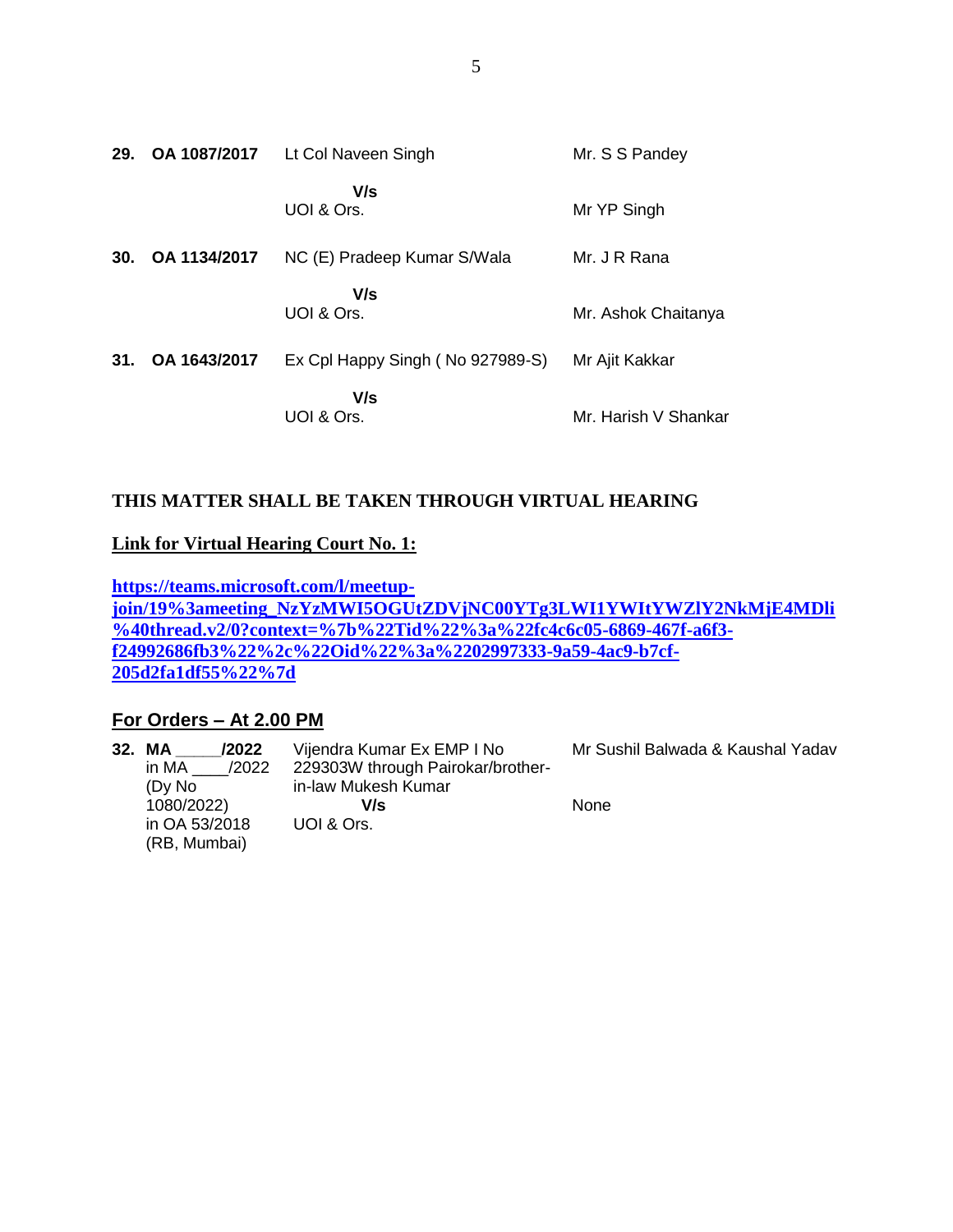# **ARMED FORCES TRIBUNAL, PRINCIPAL BENCH, NEW DELHI LIST OF BUSINESS**

**Date: 21-03-2022**

**Timing: 11:00 AM**

## **PRINCIPAL REGISTRAR COURT**

#### **PRINCIPAL REGISTRAR COURT WILL SIT FROM 12.00 NOON TO 1.00 PM**

# **THE FOLLOWING CASES SHALL BE TAKEN THROUGH VIRTUAL HEARING**

#### **Link for Virtual Hearing Principal Registrar Court:**

## <https://aftpb.webex.com/meet/vcaftpb>

| <u>S. No.</u> | Case No.                               | <b>Parties Name</b>                                                          | <b>Advocate for Petitioner / Respondents</b> |
|---------------|----------------------------------------|------------------------------------------------------------------------------|----------------------------------------------|
|               | <b>Pleadings Complete</b>              |                                                                              |                                              |
| 1.            | OA 2076/2021<br>with<br>MA 2148/2021 & | (4183630 K) TS Nk Subhash Chandra<br>Yadav (Retd)                            | Mr U S Maurya                                |
|               | MA 619/2022                            | V/s                                                                          |                                              |
|               |                                        | UOI & Ors.                                                                   | Ms. Jyotsna Kaushik                          |
| 2.            | OA 2078/2021<br>with                   | Ex Hav Hiranmay Malik (S No<br>1489056H)                                     | Kritendra Tiwari                             |
|               | MA 2153/2021                           |                                                                              | Mr. Arvind Patel                             |
|               |                                        | V/s<br>UOI & Ors.                                                            |                                              |
|               | <b>Pleadings Not Complete</b>          |                                                                              |                                              |
| 3.            | OA 2060/2021                           | (649516) HFO (MWO) Har Singh Syoutri<br>(Retd)                               | Mr MD Jangra                                 |
|               |                                        | V/s<br>UOI & Ors.                                                            | Dr. Vijendra Singh Mahndiyan                 |
| 4.            | OA 2061/2021                           | JWO Shashi Bhushan Prasad Srivastava Mr M D Jangra<br>(695685-N) (Retd)      |                                              |
|               |                                        | V/s                                                                          |                                              |
|               |                                        | UOI & Ors.                                                                   | Ms. Jyotsna Kaushik                          |
| 5.            | OA 2074/2021<br>with<br>MA 2145/2021   | Ex MCMECA II/Hon Sub Lt Vinay Kumar Mr Arun Kumar Chaudhary<br>(No 113123 Z) |                                              |
|               |                                        | V/s<br>UOI & Ors.                                                            | Mr. Ashok Chaitanya                          |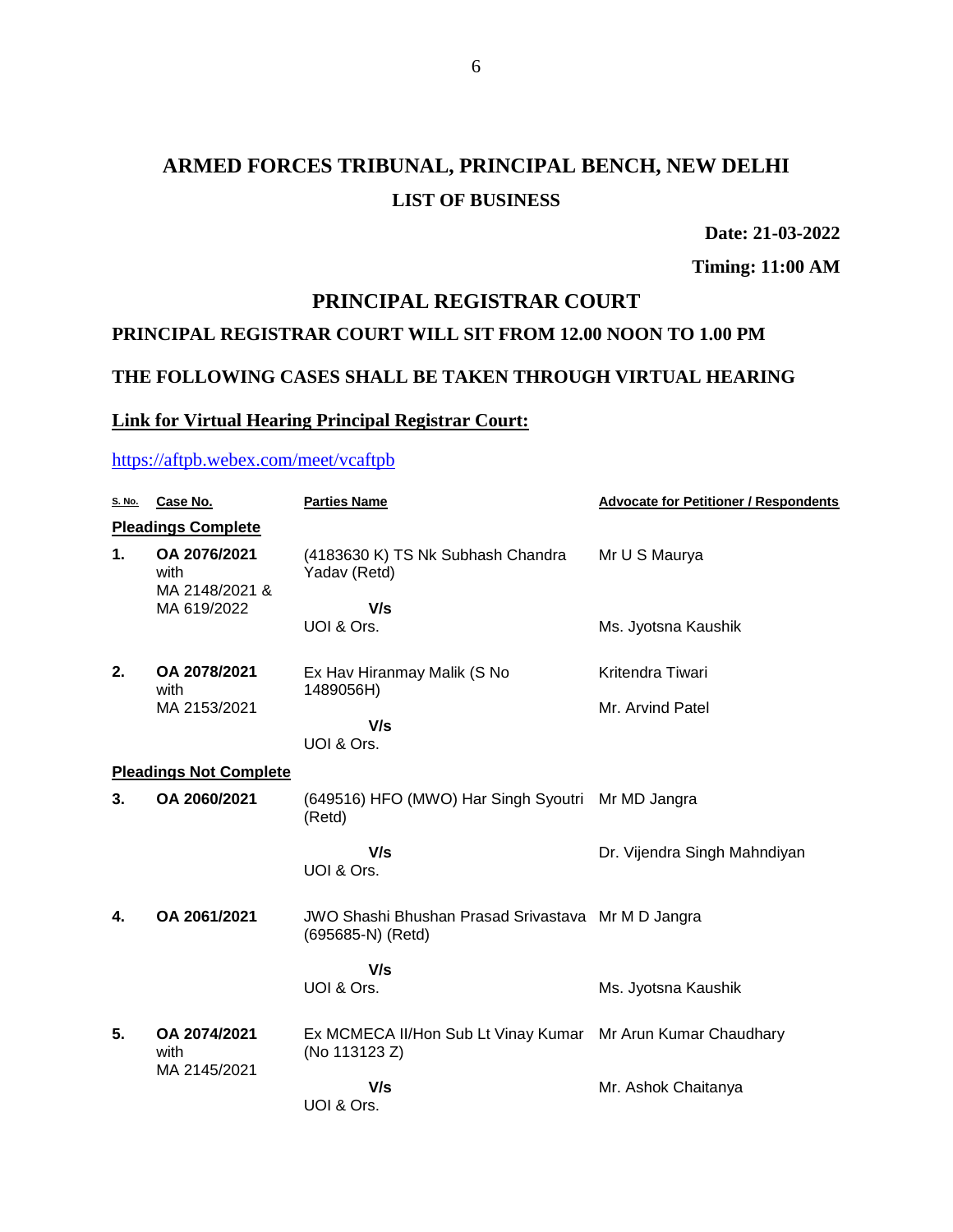| 6.  | OA 2075/2021<br>with<br>MA 2146/2021 | Ex Sub Suraj Kumar Limbu (JC 635227<br>K)              | Mr Ajit Kakkar & Associates        |
|-----|--------------------------------------|--------------------------------------------------------|------------------------------------|
|     |                                      | V/s<br>UOI & Ors.                                      | Mr. Prabodh Kumar                  |
| 7.  | OA 2080/2021                         | Hfl Brijanath Gupta (Retd) (Service Nos<br>625851-G)   | Mr Ramniwas Bansal                 |
|     |                                      | V/s                                                    |                                    |
|     |                                      | UOI & Ors.                                             | Mr. J S Yadav                      |
| 8.  | OA 2082/2021<br>with<br>MA 2155/2021 | Ex Sgt Vakayil Thomas Rajan (No<br>719012 F)           | Mr Kritendra Tiwari                |
|     |                                      | V/s<br>UOI & Ors.                                      | Mr. Ashok Chaitanya                |
| 9.  | OA 2083/2021<br>with<br>MA 2156/2021 | Ex WO (HFO) Rodrigues Rudolph<br>Francis (No 626111 K) | Mr Kritendra Tiwari                |
|     |                                      | V/s                                                    |                                    |
|     |                                      | UOI & Ors.                                             | Mr. Rajeev Kumar                   |
| 10. | OA 2084/2021<br>with<br>MA 2157/2021 | Chaina Das Wd/O Late Sgt Nitai Das<br>$(701584-G)$     | Mr Kritendra Tiwari                |
|     |                                      | V/s                                                    |                                    |
|     |                                      | UOI & Ors.                                             | Mr. Prabodh Kumar                  |
| 11. | OA 2086/2021<br>with<br>MA 2158/2021 | Ex MC ERA I (Hon Lt) S Loganathan<br>185243-H          | Mr Ved Prakash & Devendra<br>Kumar |
|     |                                      | V/s                                                    |                                    |
|     |                                      | UOI & Ors.                                             | Mr. Ashok Chaitanya                |
| 12. | OA 2087/2021<br>with                 | Ex Nk Harish Kumar K (1492092 Y)                       | Mr Kritendra Tiwari                |
|     | MA 2159/2021                         | V/s                                                    |                                    |
|     |                                      | UOI & Ors.                                             | Mr. J S Rawat                      |
| 13. | OA 2092/2021                         | Smt Urmila Widow of Ex Hav Hony Nb                     | Mr V S Kadian                      |
|     | with<br>MA 2168/2021                 | Sub Late Dharam Pal Singh (3145150)                    |                                    |
|     |                                      | V/s                                                    |                                    |
|     |                                      | UOI & Ors.                                             | Ms. Suman Chauhan                  |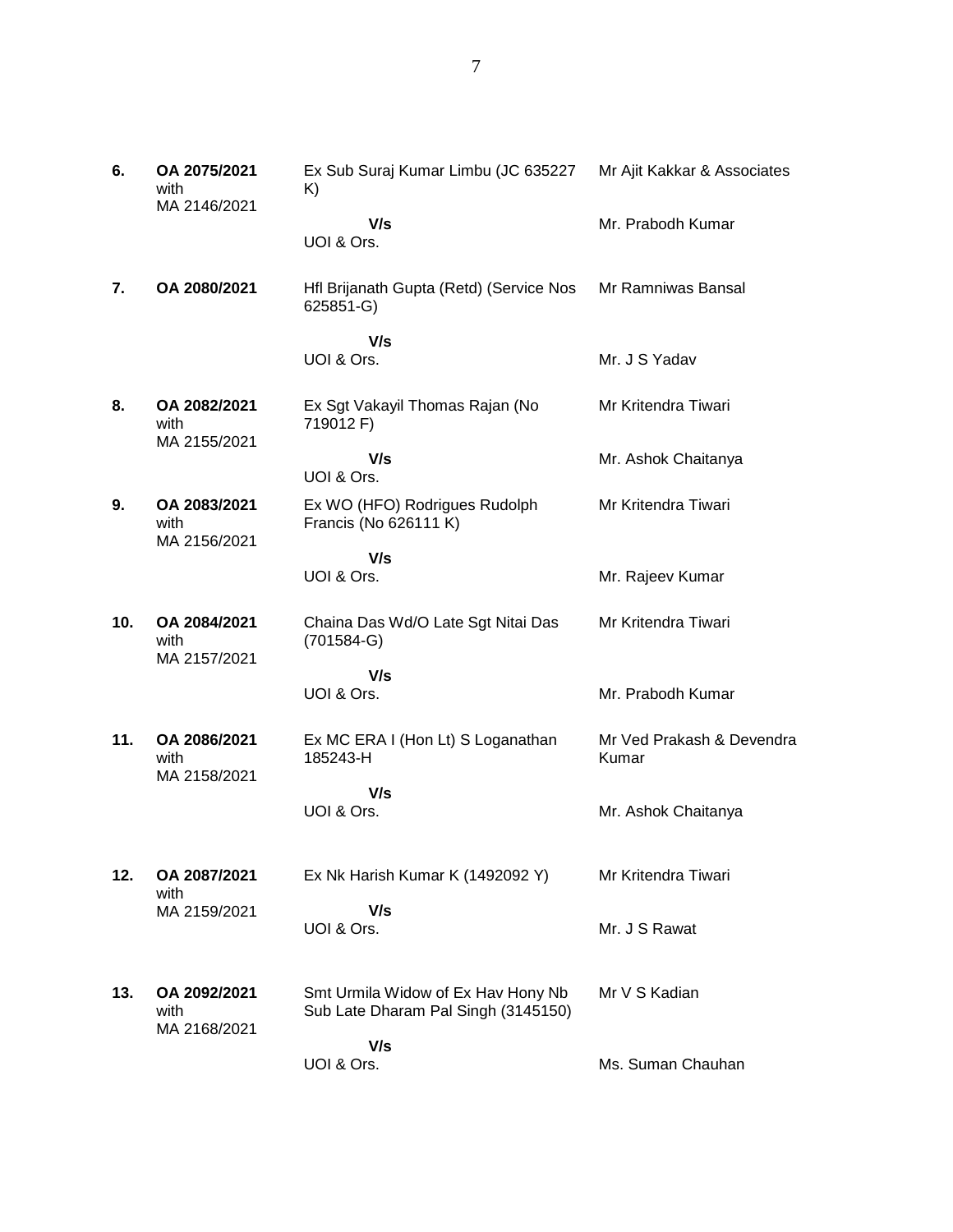**14. OA 2093/2021** with MA 2169/2021 Ex Sgt Nikhil Kumar (792792)  **V/s** UOI & Ors. Mr V S Kadian Mr. H V Shankar

**15. OA 2094/2021** with MA 2170/2021 Ex POELR Raj Ratan (No 129097 B)  **V/s** UOI & Ors. Mr Ajit Kakkar & Associates Mr. V Pattabhi Ram

WO Satpal Singh (Retd) (627952-S)

**16. OA 2097/2021** with MA 2172/2021

 **V/s** UOI & Ors.

**17. OA 2099/2021** with MA 2179/2021 Ex Hav Vijay Kumar (No 4467217)

 **V/s** UOI & Ors.

**18. OA 2103/2021** with MA 2193/2021 Ex Nk Rameshwar Singh (14547375 H)

 **V/s** UOI & Ors.

**19. OA 2124/2021** with MA 2232/2021 Nk Dharmendra Kumar (Retd) (14641449-L)

> **V/s** UOI & Ors.

#### **Final Opportunities**

**20. OA 2225/2021** with MA 2322/2021 (JC 185309 A) Friedda Ekka W/O Late Sub Deonis Soreng  **V/s** Mr Ajit Kakkar & Associates

UOI & Ors.

**21. OA 2626/2021** HFO (Retd) Rajan Chintaman Potwar (678241-N)  **V/s** Mr Rohit Pratap & Associates

UOI & Ors. **22. OA 2627/2021** Ex L COM (TEL) Ajay Kaushal (214271

UOI & Ors.

 **V/s**

F)

Mr Ramniwas Bansal

Mr. Rajeev Kumar

Mr Virender Singh Kadian

Mr. K K Tyagi

Mr Virender Singh Kadian

Mr. V Pattabhi Ram

Mr U S Maurya

Ms Barkha Babbar

Ms Barkha Babbar

Mr Ved Prakash & Mr Devendra Kumar

Dr. Vijendra Singh Mahndiyan

Mr K K Tyagi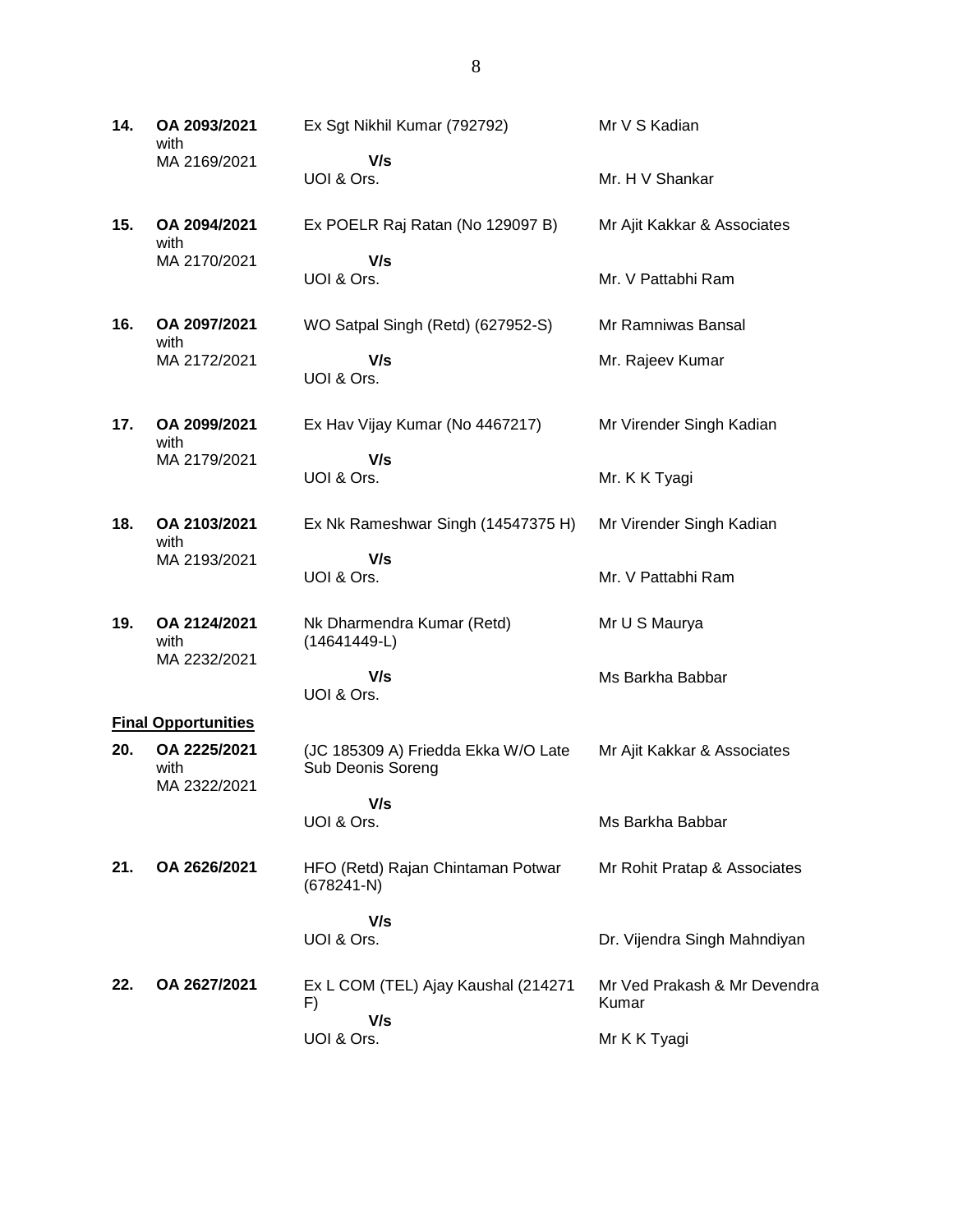| 23. | OA 2629/2021<br>with                 | Ex Nk Kushal Kumar (14671245 N)                        | Mr Ved Prakash & Mr Devendra<br>Kumar |
|-----|--------------------------------------|--------------------------------------------------------|---------------------------------------|
|     | MA 2780/2021                         | V/s<br>UOI & Ors.                                      | Mr Niranjana Das                      |
| 24. | OA 2630/2021<br>with                 | Sgt Hridesh Kumar Gupta (Retd) (No<br>726185 F)        | Mr Raj Kumar                          |
|     | MA 2781/2021                         | V/s<br>UOI & Ors.                                      | Mr Rajesh Kumar Das                   |
| 25. | OA 2631/2021                         | Ex CH AA Indra Pal (180987 K)                          | Mr Ved Prakash & Mr Devendra          |
|     | with<br>MA 2782/2021                 | V/s<br>UOI & Ors.                                      | Kumar                                 |
|     |                                      |                                                        | None                                  |
| 26. | OA 2643/2021                         | Ex MWO (HFO) Rajesh Kumar Bali<br>(625311)             | Mr Bijendra Kumar Pathak              |
|     |                                      | V/s<br>UOI & Ors.                                      | Mr Anil Gautam                        |
| 27. | OA 2644/2021<br>with<br>MA 2788/2021 | Ex MSCPO II (HON S/LT) Narayan<br>Singh (Nos 143253-A) | Mr Ved Prakash & Devendra<br>Kumar    |
|     |                                      | V/s                                                    |                                       |
|     |                                      | UOI & Ors.                                             | Mr. Satya Ranjan Swain                |
| 28. | OA 2645/2021<br>with                 | Ex Sgt Amit Kumar (Nos742463-R)                        | Mr Ved Prakash & Devendra<br>Kumar    |
|     | MA 2789/2021                         | V/s<br>UOI & Ors.                                      | Mr. Satya Ranjan Swain                |
| 29. | OA 2646/2021                         | (15211-A) AVM Anil Handa (Retd) LGS                    | Mr Bihari Lal Verma                   |
|     | with<br>MA 2790/2021                 | V/s                                                    |                                       |
|     |                                      | UOI & Ors.                                             | Mr. Neeraj, Sr CGSC                   |
| 30. | OA 2648/2021                         | Brig Jeewan Singh Rajpurohit (Retd) (IC<br>42807K)     | Mr V S Kadian                         |
|     |                                      | V/s                                                    |                                       |
|     |                                      | UOI & Ors.                                             | Ms Barkha Babbar                      |
| 31. | OA 2649/2021<br>with<br>MA 2794/2021 | Ex MWO Narendra Kumar Maurya<br>(680663 H)<br>V/s      | Mr Virender Singh Kadian              |
|     |                                      | UOI & Ors.                                             | Mr Ashok Chaitanya                    |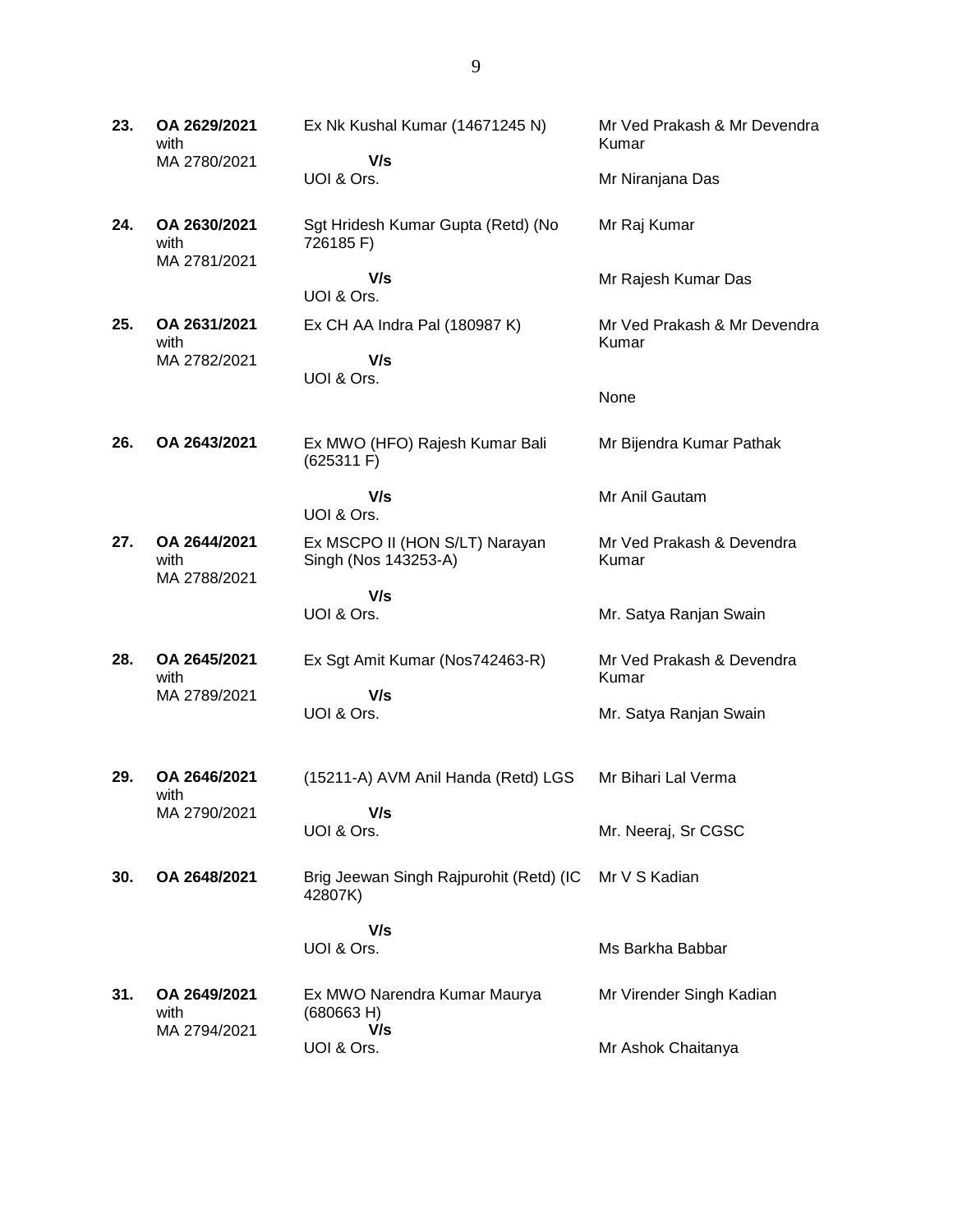- **32. OA 2650/2021** with MA 2795/2021 (644291 R) Ex JWO Alok Gupta  **V/s** UOI & Ors. Mr Virender Singh Kadian Mr K K Tyagi **33. OA 2651/2021** with MA 2796/2021 Ex Sgt Ajay Kumar (685114-B)  **V/s** UOI & Ors. Mr Ved Prakash & Devendra Kumar Mr Harish V Shankar **34. OA 2654/2021** with MA 2798/2021 CDR (S) Sarbjit Singh Bagga (86356N)  **V/s** UOI & Ors. Mr Virender Singh Kadian None **35. OA 2657/2021** with MA 2803/2021 Cpl Valdas Medhavi (Retd) (734548)  **V/s** UOI & Ors. Mr Manoj Kr Gupta Mr Rajeev Kumar **36. OA 2659/2021** with MA 2806/2021 Lt Cdr Vinod Sasidharan (Retd) (05677- A)  **V/s** UOI & Ors. Mr Ajit Kakkar & Associates None **37. OA 2660/2021** with MA 2807/2021 Ex HFO Devi Prasad Semwal (292852 F) Mr Ajit Kakkar & Associates  **V/s** UOI & Ors. Mr V S Tomar **38. OA 2661/2021** with MA 2808/2021 Ex Rect Harmeet Singh (21015543P)  **V/s** UOI & Ors. Mr Ajit Kakkar & Associates Mr K K Tyagi **First Time Listed For Completion Of Pleadings 39. OA 2729/2021** JWO Raghubir Singh Yadav (Retd) (6295384 T) Mr Rakesh Kumar Yadav
	- **V/s** UOI & Ors.

Mr Rajeev Kumar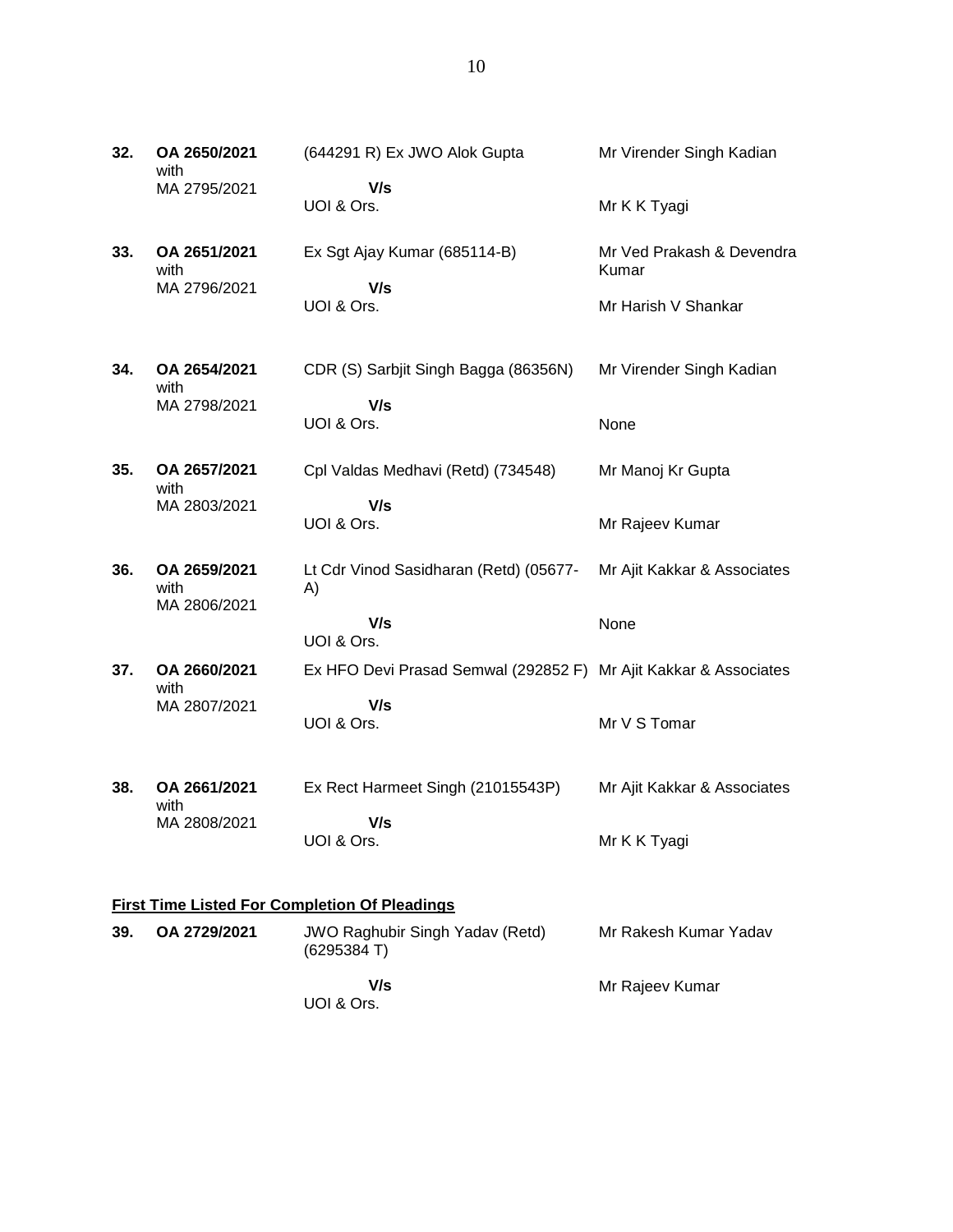| 40. | OA 2731/2021                         | (18915 N) Gp Capt Ram Kumar Prasad<br>(Retd)                    | Mr O S Punia                 |
|-----|--------------------------------------|-----------------------------------------------------------------|------------------------------|
|     |                                      | V/s<br>UOI & Ors.                                               | Mr. V Pattabhi Ram           |
| 41. | OA 2735/2021<br>with                 | Nk Neeraj Singh (Retd) (15157037 F)                             | Mr Manoj Kr Gupta            |
|     | MA 2915/2021                         | V/s<br>UOI & Ors.                                               | Mr Satya Ranjan Swain        |
| 42. | OA 2736/2021                         | Hony Capt Dalip Chand (Retd) (JC<br>519331Y)<br>V/s             | Mr B P Vaishnav & Assocaites |
|     |                                      | UOI & Ors.                                                      | Mr Rajeev Kumar              |
| 43. | OA 2740/2021<br>with<br>MA 2922/2021 | Ex Sub Maj Kuppanda Poovaiah<br>Karumbaiah (JC-165420 H)<br>V/s | Mr Praveen Kumar             |
|     |                                      | UOI & Ors.                                                      | Ms Suman Chauhan             |
| 44. | OA 41/2022                           | (Ic 49129 X) Col Manish Midha (Retd)                            | Mr Chaitanya Agarwal         |
|     |                                      | V/s<br>UOI & Ors.                                               | Mr Rajesh Kumar Das          |
| 45. | OA 51/2022                           | (IC 47935 L) Col Gurpreet Singh Bedi<br>(Retd)<br>V/s           | Mr Rajesh Nandal             |
|     |                                      | UOI & Ors.                                                      | Mr Rajesh Kumar Das          |
| 46. | OA 55/2022<br>with<br>MA 62/2022     | Ex Hony Nb Sub Ganpat Ram (1164655) Mr A K Trivedi & Associates |                              |
|     |                                      | V/s<br>UOI & Ors.                                               | Ms Jyotsna Kaushik           |
| 47. | OA 56/2022<br>with                   | Ex Hav Hony Nb Sub Ved Parkash<br>(7038917 H)                   | Mr Virender Singh Kadian     |
|     | MA 63/2022                           | V/s<br>UOI & Ors.                                               | Mr Avdhesh Kumar Singh       |
| 48. | OA 57/2022<br>with                   | (WS 00057 P) Capt Praveen Roy (Retd)                            | Mr I S Yadav                 |
|     | MA 64/2022                           | V/s<br>UOI & Ors.                                               | Mr Neeraj, Sr CGSC           |
| 49. | OA 58/2022<br>with<br>MA 65/2022     | MWO (HFO) PT Philipose (Retd)<br>(241302 L)<br>V/s              | Mr AK Chaudhary              |
|     |                                      | UOI & Ors.                                                      | Mr Rajesh Kumar Das          |